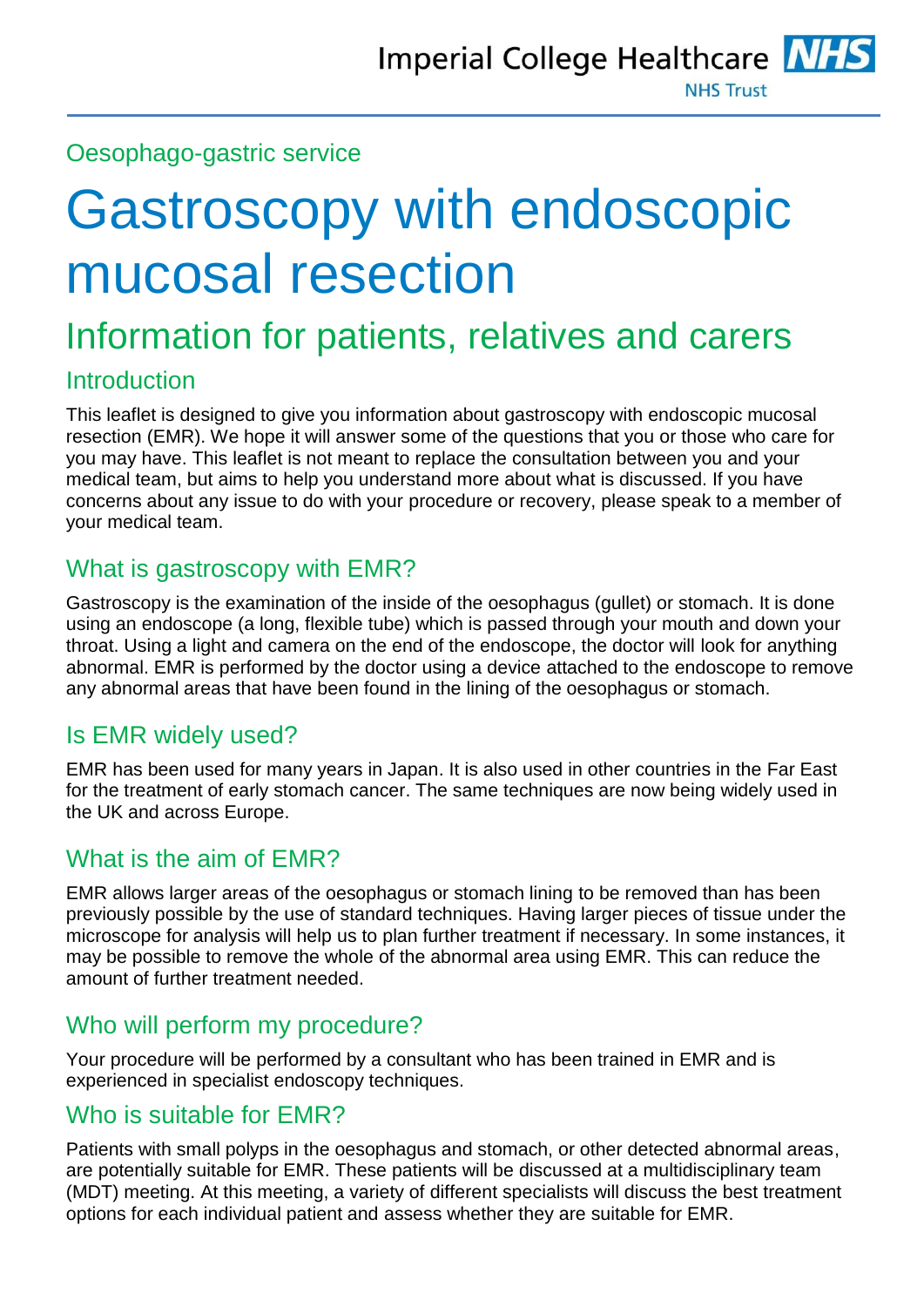**Once your suitability for EMR has been confirmed to you, it is important that you tell the team looking after you if you take any tablets to thin your blood (such as warfarin, aspirin, apixaban, clopidogrel or ticagrelor), at least one week before you have EMR.**

## What are the alternatives to EMR?

The current alternatives to EMR are:

- laser beams, which can only be used on small areas, to remove the lining of the oesophagus or stomach
- surgery this would be a very complex surgery where the affected area would need to be completely removed

## What does the EMR procedure involve?

EMR is performed under sedation (this is not a general anaesthetic) which will make you feel very drowsy. You probably won't remember the procedure at all. You will also be given anaesthetic throat spray beforehand so that you are as comfortable as possible during the procedure.

In the procedure room, we will ask you to remove any false teeth, glasses and hearing aids (if worn in your left ear), as relevant. You will then be made comfortable on a couch lying on your left side. We will need to place a sticky pad on your right hip in order to monitor your heart beat and blood pressure. For your comfort and reassurance, a nurse will stay with you throughout the procedure.

We will place a plastic tube (cannula) into a vein in the back of your hand or forearm. We will give you sedative medications before and during the procedure as required, to make you feel relaxed and sleepy, but you will not be unconscious.

When you are sleepy, the endoscope will be passed down your oesophagus to examine the area being treated. Once the area has been assessed and we have confirmed it is suitable to carry out EMR, this area will be marked using a cautery device (also called a 'snare'). This is passed down through the endoscope.

The endoscope will be removed and the device for performing the EMR will be attached to it. The endoscope will then be passed back down your oesophagus and the EMR is performed. When this is finished, it is necessary to retrieve the tissue pieces we have removed from the lining. To do this, we take out the endoscope and take off the EMR device. The endoscope is then passed down again and a net is passed through the endoscope so we can collect and remove the tissue pieces.

Throughout the procedure the nurse will help to position you correctly so that the procedure continues smoothly. We will monitor your heart, blood pressure and other signs throughout the procedure – if there are signs that you are finding it too uncomfortable we will stop the procedure.

## How long will the procedure take?

On average, the procedure takes about 20 to 30 minutes depending on the size of the area to be treated.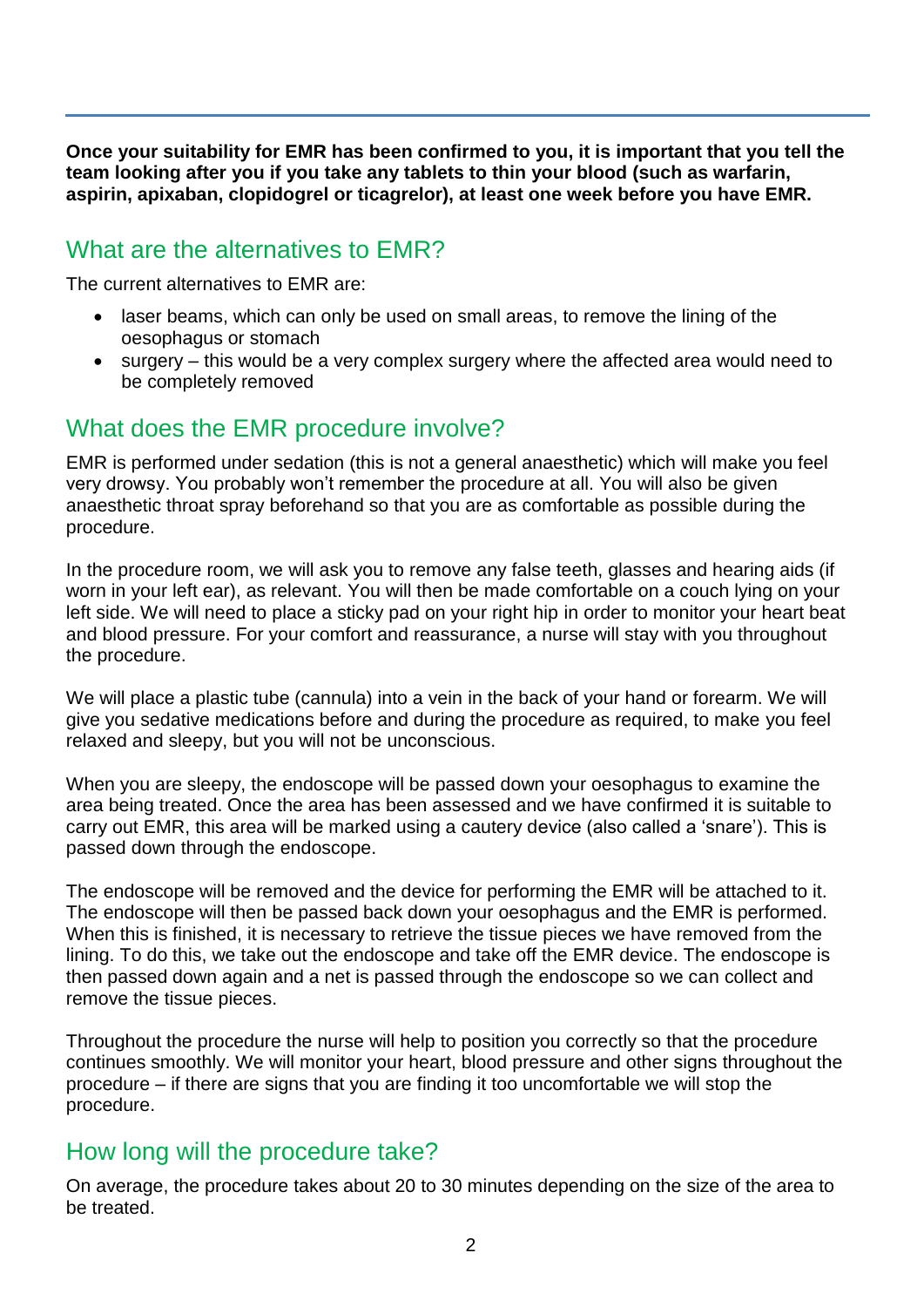## What are the possible risks?

EMR is a relatively safe procedure and serious complications are very rare. The main risks are perforation (tearing of the wall of the oesophagus or stomach) and bleeding. Both are potentially serious. We estimate that these complications may occur in 2-3 per cent of people who undergo EMR.

Other rare complications include aspiration pneumonia (inflammation of the lungs caused by inhaling or choking on vomit) and an adverse reaction to the intravenous sedative and analgesic drugs. If we are concerned a complication has occurred during the procedure, you may be kept in hospital for observation. When you go home, you should contact us if you experience any of the following:

- chest pain
- great difficulty swallowing
- shortness of breath
- fever
- stomach pain
- bleeding

## What will happen after the procedure?

We will take you to a recovery area while the sedation wears off. We will always respect your privacy and dignity. If you have any concerns, please speak to the department sister or charge nurse.

Please arrange for a responsible adult to come with you and wait to take you home. This is your responsibility. You will not be able to drive yourself. If you come without an escort, we will have to cancel the procedure. However, if you are using hospital transport, an escort is not required.

When you are sufficiently awake, we will give you a drink, and you can then go home. We advise you not to drive, operate machinery, return to work, drink alcohol or sign any legally binding documents for a 24-hour period. You are also advised to have a responsible adult stay with you for the next 12 hours.

#### **Food and drink**

After the procedure, you should only drink liquids the following day because swallowing will feel sore. These liquids (including soup) should not be too hot or too cold – around room temperature is best. After 24 hours, we recommend you begin eating soft, sloppy foods and continue with this for the next five days.

#### **Medication**

You should remain on your acid-reducing medication continuously. You may be advised to double the dose for the week following the procedure and introduce other medication to improve the healing of your stomach or oesophagus lining. You can also take simple 'over the counter' indigestion remedies.

You may experience mild chest discomfort (similar to heartburn) for up to 10 to 14 days following your EMR procedure. It may feel worse when you eat. Taking paracetamol should be enough to relieve this discomfort. You should not take aspirin (or any other blood-thinning medication before or after the procedure) or non-steroidal painkillers (such as ibuprofen or diclofenac). Please call us via the Macmillan navigator service (see page 5) for advice if you are on any blood-thinning medication as you will need to stop it before the procedure.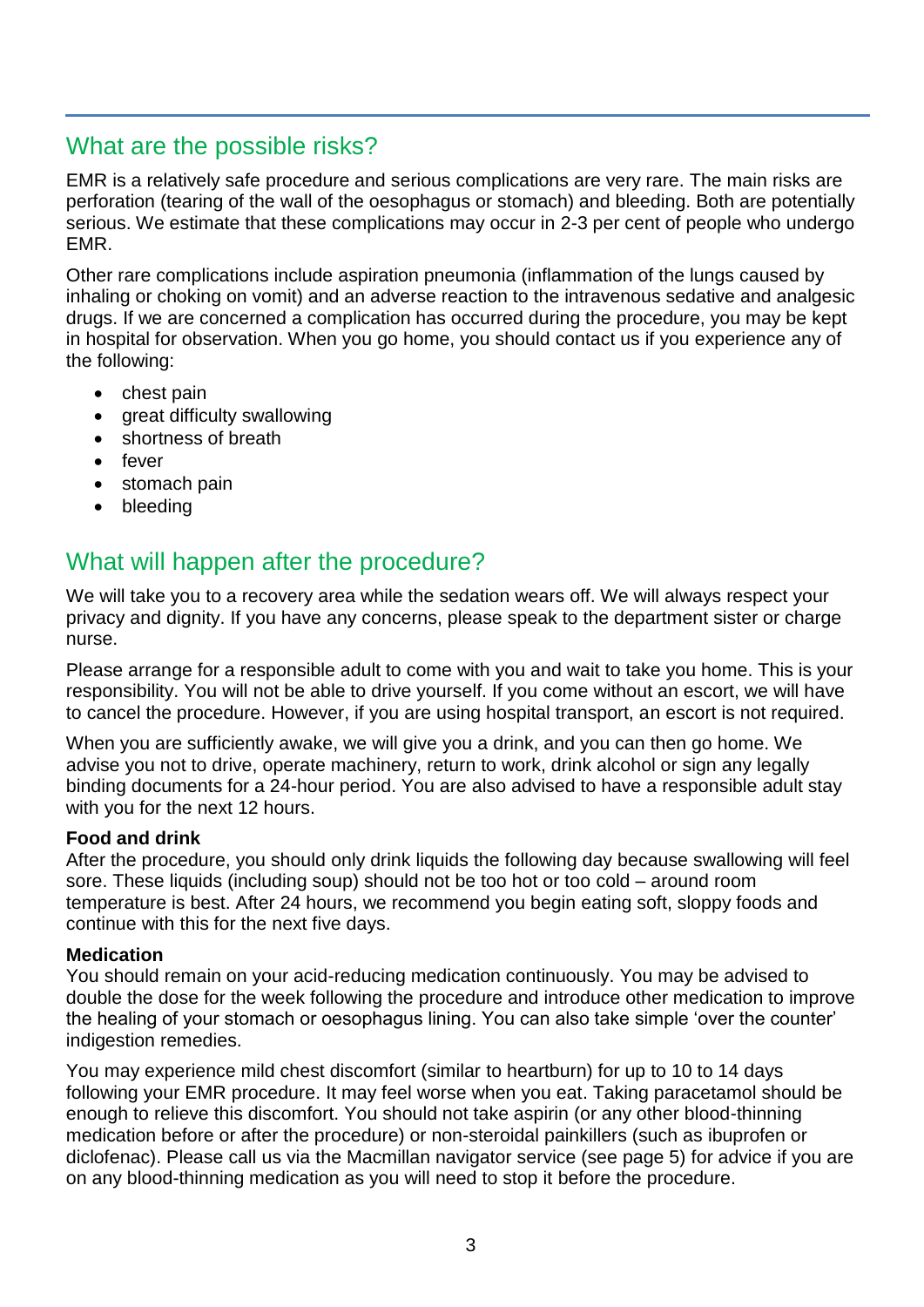If you experience any of the following contact your GP or attend your nearest A&E:

- severe pain
- black tarry stools
- persistent bleeding

## When will I receive the result?

We will tell you what we saw during the procedure when we speak to you in the recovery area afterwards. As you have had sedation, it is a good idea to have someone with you when we talk to you because the sedation may affect your ability to remember the discussion.

We will let you know the results of the analysis on the removed tissue at an outpatient appointment or by telephone consultation, depending on your preference. We will also discuss with you our recommendations for any further treatment you may require.

## Gastroscopy and EMR for patients with diabetes

Please follow the instructions below if you have diabetes which is controlled with insulin or tablets. If you have any questions about your diabetes during this time, please contact your GP.

#### **Food and drink:**

- do not eat for six hours before your appointment
- do not drink for three hours before your appointment
- test your blood glucose regularly if it drops below 4, please have a sugary drink such as Lucozade (100 ml), apple or grape juice (200 ml), until your blood glucose level is 5

After your procedure you may eat and drink normally unless specifically told otherwise.

#### **Insulin and tablets**

Please adjust your normal insulin and tablet doses as detailed below.

#### **If you take insulin once daily:**

• no change to insulin dose necessary

#### **If you take insulin twice daily:**

- do not have your morning insulin. Bring it with you, plus something to eat
- if you are able to eat after 11.00, have half your normal morning dose with food
- have your normal evening dose

#### **If you take insulin four times daily:**

- do not have your morning insulin. Bring it with you, plus something to eat
- if you are able to eat after 11.00, do not have your breakfast dose and have your normal lunchtime dose with food
- have your normal tea time and bedtime evening doses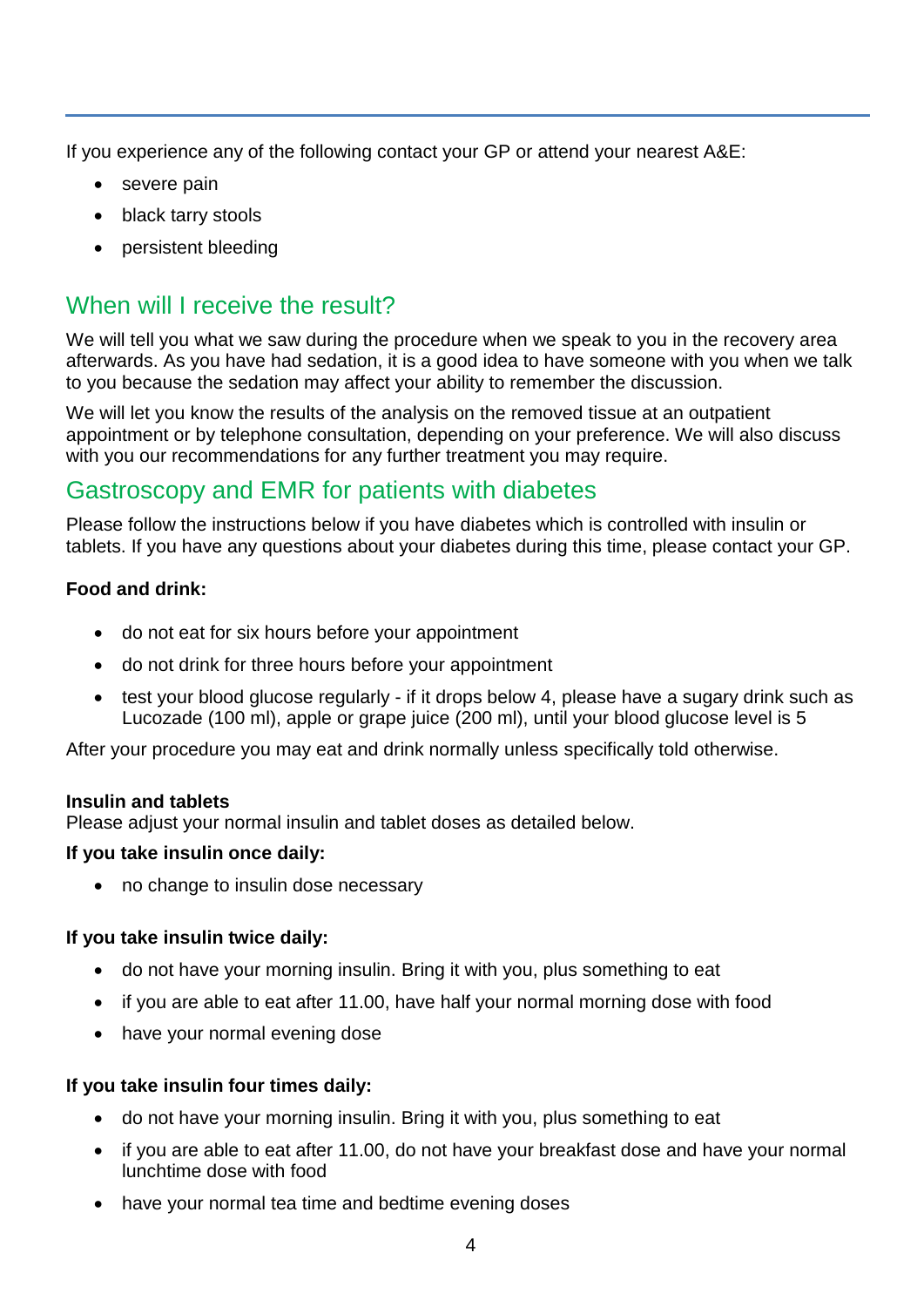#### **If you take tablets for diabetes:**

- do not have your morning diabetic tablets
- after your procedure, re-start your tablets at the next dose time

## Information and support

You may be given some additional patient information before or after the procedure. These could include leaflets that explain what to do after the procedure and what potential problems to look out for. If you have any questions or anxieties, please feel free to ask a member of staff.

## How do I get in contact?

Imperial College Healthcare NHS Trust has a Macmillan navigator telephone service. Navigators are people providing a single point of contact for patients and others. Navigators can help by:

- referring your query to your clinical nurse specialist (CNS) or other appropriate person, as needed
- providing information about your hospital appointments
- accessing additional information for you about your care within the Trust
- directing you to other support organisations

The service is available Monday to Friday 08.00–18.00; Saturday and Sunday 09.00-17.00 Telephone: **020 3313 0303**

## About me

| Past medical history |  |
|----------------------|--|
|                      |  |
|                      |  |
|                      |  |
|                      |  |
|                      |  |
|                      |  |
|                      |  |
| <b>Medication</b>    |  |
|                      |  |
|                      |  |
|                      |  |
|                      |  |
|                      |  |
|                      |  |

#### **Drug allergies**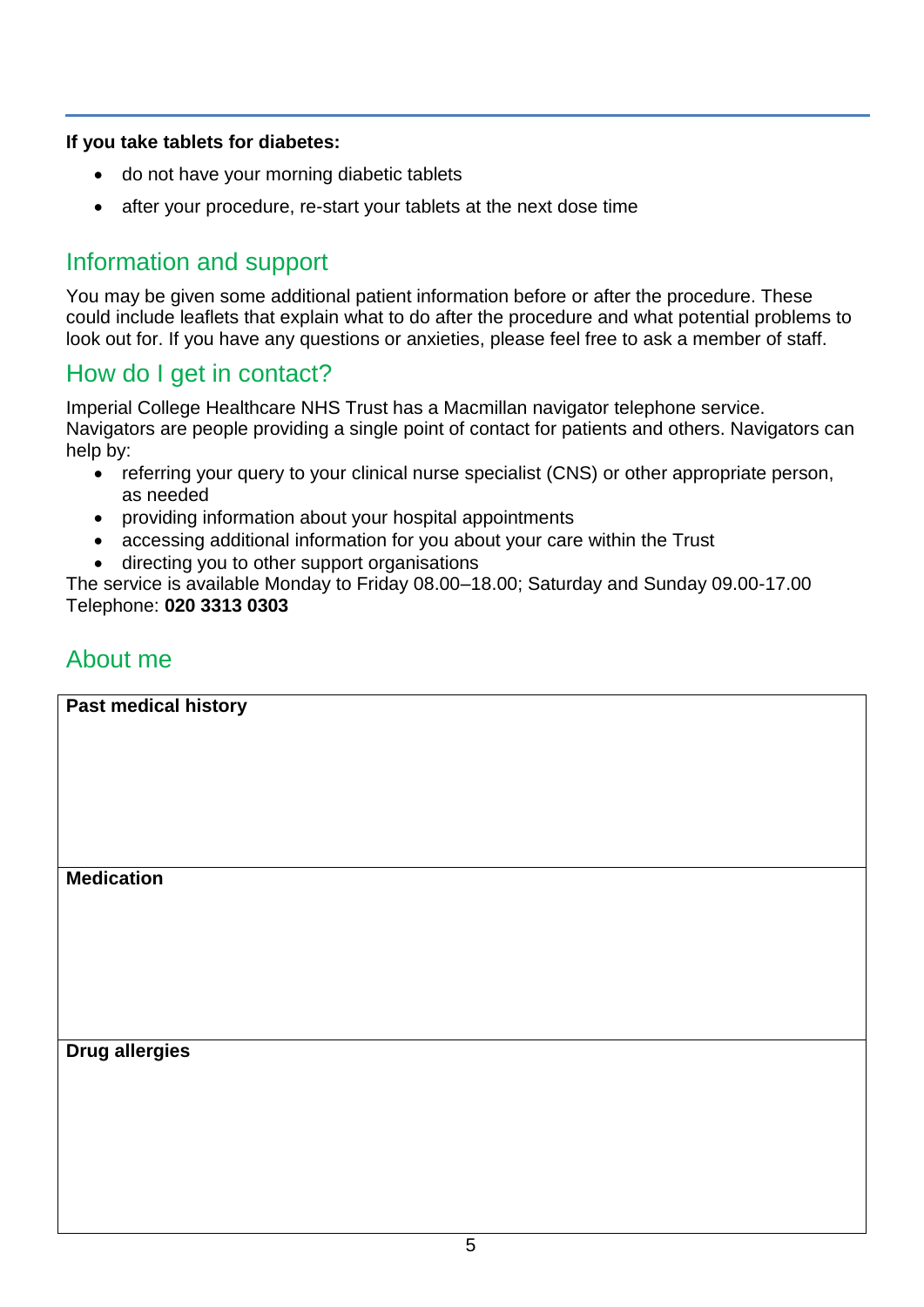## My medication

| <b>Drug</b> | Start date | <b>Dose</b> | Times/days |
|-------------|------------|-------------|------------|
|             |            |             |            |
|             |            |             |            |
|             |            |             |            |
|             |            |             |            |
|             |            |             |            |
|             |            |             |            |
|             |            |             |            |
|             |            |             |            |
|             |            |             |            |
|             |            |             |            |
|             |            |             |            |
|             |            |             |            |
|             |            |             |            |

## Appointments and medication updates

Please note your appointment dates/time here. When you attend, ask the team to add any changes to your medication and also write in a brief reason for any medication changes. Please ask us to check any updates to this table with you during your appointment.

| <b>Appointment date/time</b> | <b>Medication changes (with reason)</b> |  |  |
|------------------------------|-----------------------------------------|--|--|
|                              |                                         |  |  |
|                              |                                         |  |  |
|                              |                                         |  |  |
|                              |                                         |  |  |
|                              |                                         |  |  |
|                              |                                         |  |  |
|                              |                                         |  |  |
|                              |                                         |  |  |
|                              |                                         |  |  |
|                              |                                         |  |  |
|                              |                                         |  |  |
|                              |                                         |  |  |
|                              |                                         |  |  |
|                              |                                         |  |  |
|                              |                                         |  |  |
|                              |                                         |  |  |
|                              |                                         |  |  |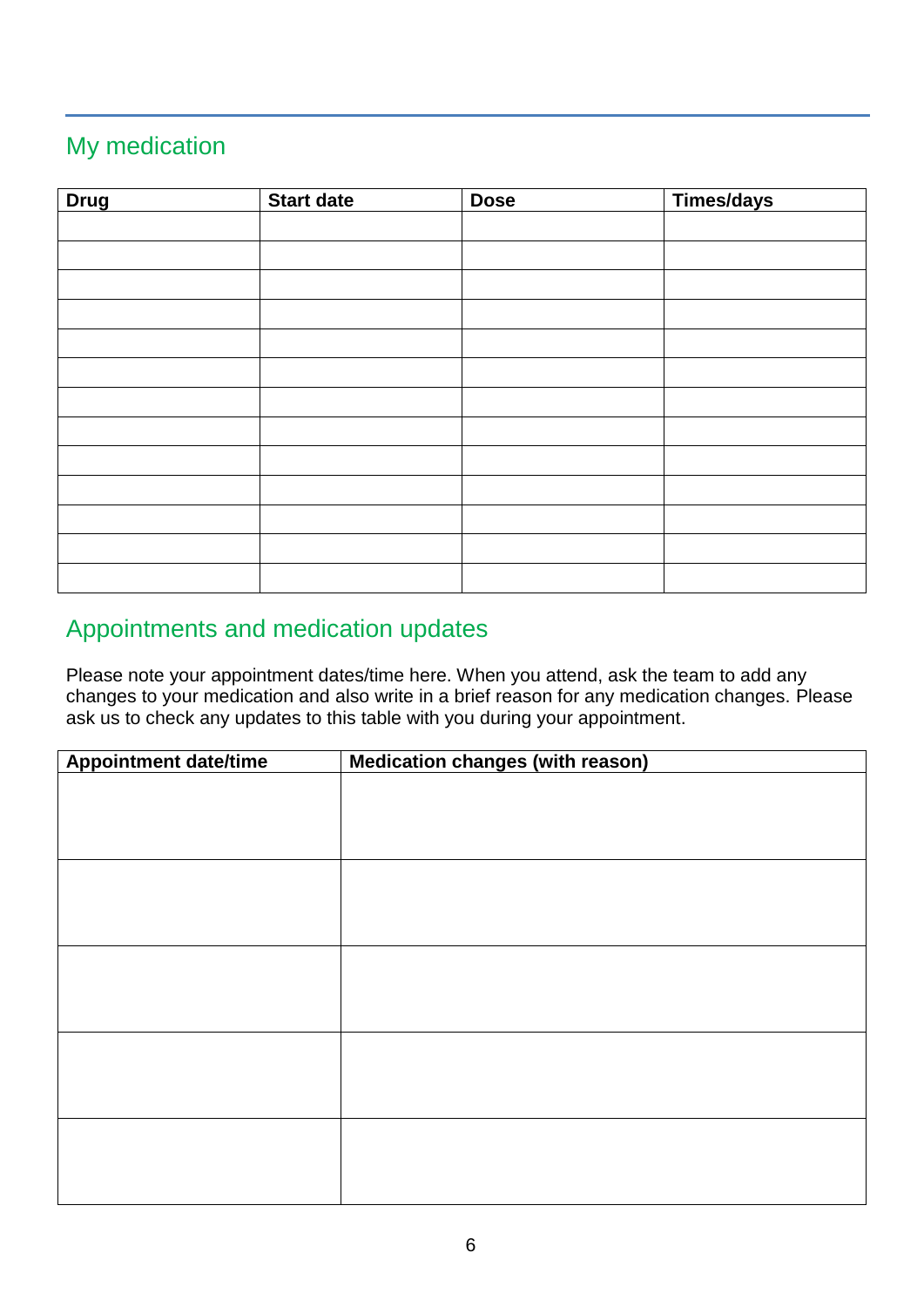| My notes and questions |  |
|------------------------|--|
|------------------------|--|

|  | - |
|--|---|
|  |   |
|  |   |
|  |   |
|  |   |
|  |   |
|  |   |
|  |   |